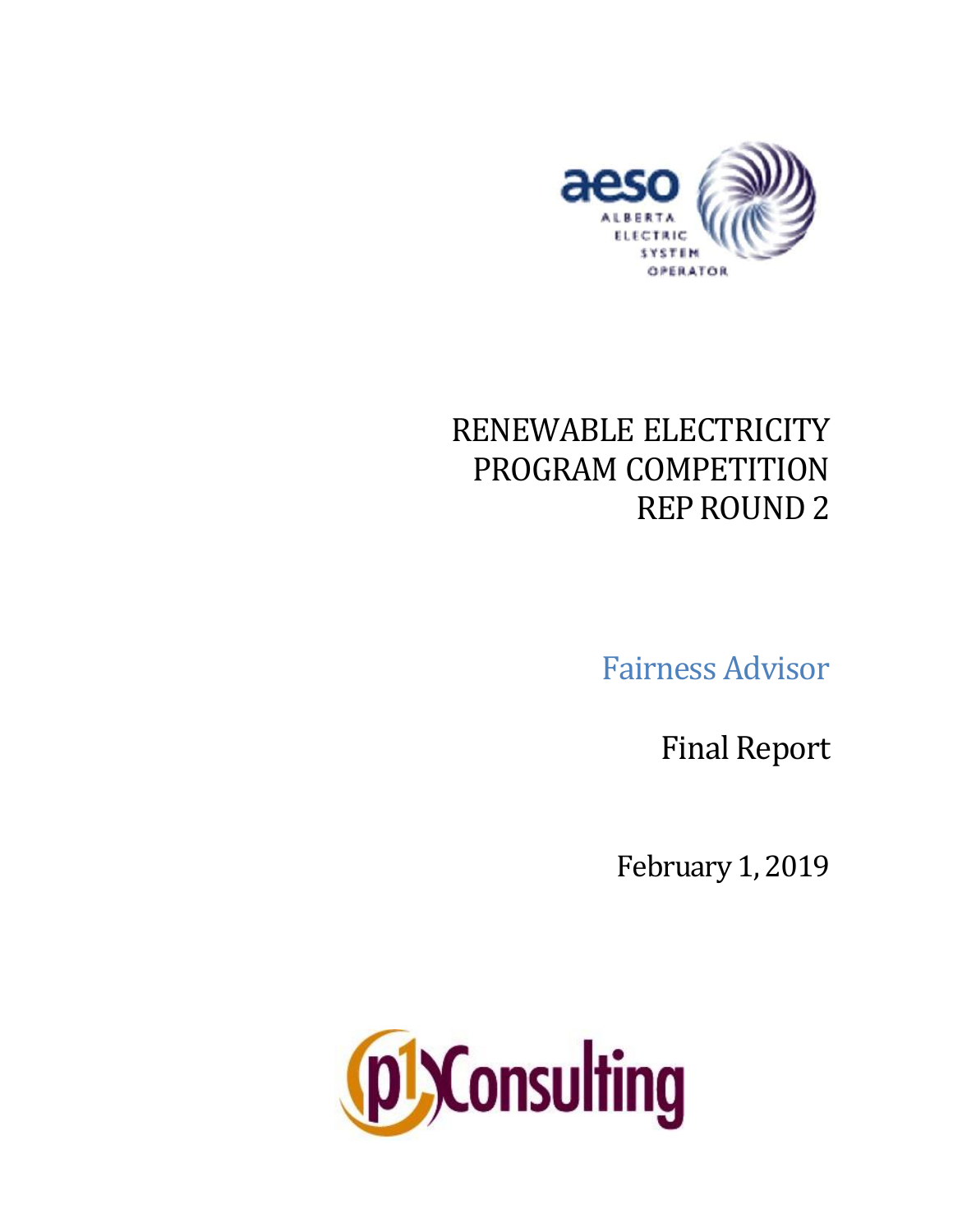

# Contents

# Contents

| 1.0 |  |
|-----|--|
| 2.0 |  |
| 2.1 |  |
| 2.2 |  |
| 2.3 |  |
| 2.4 |  |
| 2.5 |  |
| 3.0 |  |
| 4.0 |  |
| 4.1 |  |
| 4.2 |  |
| 4.3 |  |
| 4.4 |  |
| 5.0 |  |
| 5.1 |  |
| 5.2 |  |
| 5.3 |  |
| 6.0 |  |

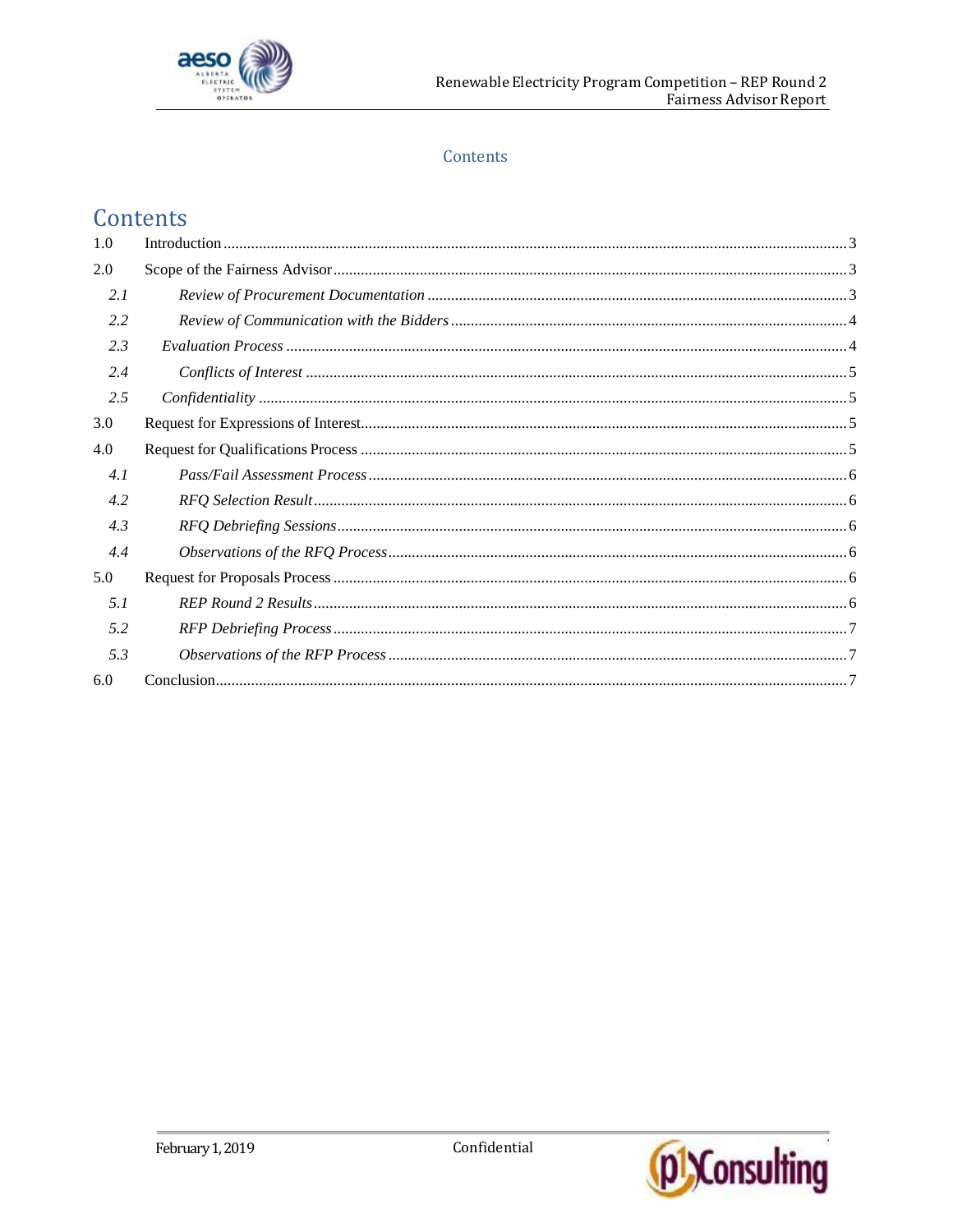

#### <span id="page-2-0"></span>**1.0 Introduction**

P1 Consulting Inc. (P1 Consulting or Fairness Advisor) was engaged by the Alberta Electric System Operator (AESO) in January 2018 to perform fairness advisory services and to provide independent verification throughout the Renewable Electricity Program Round 2 Competition ("REP Round 2" or "Competition") to ensure that the process is conducted in a fair and transparent manner. Our mandate included reviewing the procurement documents and communications; providing advice on leading practices; reviewing and monitoring the evaluation; ensuring the adequacy of the documentation and overseeing the decision-making and governance processes that were associated with the Competition to ensure fairness, equity, objectivity and transparency. Our scope included:

- Ensuring that the REP Round 2 Request for Expressions of Interest (REOI), Request for Qualifications (RFQ) and Request for Proposals (RFP) stages of the Competition were undertaken in a fair and transparent manner and in accordance with the applicable policies, documents and agreements;
- Assuring the consistent application of the evaluation criteria and evaluation procedures of the AESO in accordance with the REOI, RFQ and RFP, and applicable policies of the AESO;
- Ensuring that all Interested Parties, Respondents and Proponents were treated consistently in the evaluation process and in accordance with the REOI, RFQ or RFP; and
- Ensuring that AESO personnel and external advisors adhered to the AESO's conflict of interest and confidentiality requirements.

As Fairness Advisors, we were also to attend, observe and provide guidance at internal meetings. In particular, in our role as Fairness Advisors, we ascertained that the following steps were taken to ensure a fair and transparent procurement process:

- Compliance with the procurement policies and procedures;
- Objectivity and diligence during the procurement process;
- Compliance of participants with requirements related to conflict of interest and confidentiality during the process; and
- Oversight during the process in order to ensure that all Respondent and Proponents (the "Bidders") were treated fairly and equally.

Louise Panneton, Oliver Grant, Jillian Newsome, Martin Cukierman, Geoff Capelle, Stephanie Braithwaite and Robin McLernon were the members of P1 Consulting who acted as Fairness Advisors throughout the Competition.

#### <span id="page-2-1"></span>**2.0 Scope of the Fairness Advisor**

In addition to providing general fairness advisory services, P1 Consulting performed the following discrete tasks. P1 Consulting's findings, with respect to whether each of these tasks was conducted in a fair and transparent manner, are also indicated.

#### <span id="page-2-2"></span>*2.1 Review of Procurement Documentation*

In our role as Fairness Advisor, we reviewed all draft procurement documentation, including the REOI, RFQ and RFP prior to issuance for the renewable electricity industry to identify potential inconsistencies or lack of clarity and provided feedback to the AESO. The review included:

- Reviewing and analyzing the evaluation criteria and sub-criteria, the scoring methodology set out in the procurement documents, ensuring full disclosure of information, and determining that the evaluation process is appropriate;
- Determining whether or not the approach to the technical and financial evaluation is appropriate and defensible;
- Reviewing the procurement documentation for ambiguity and consistency; and
- Reviewing the procurement documentation for bias for or against any Bidder.
- The procurement documentation prepared by the AESO was fair and transparent.



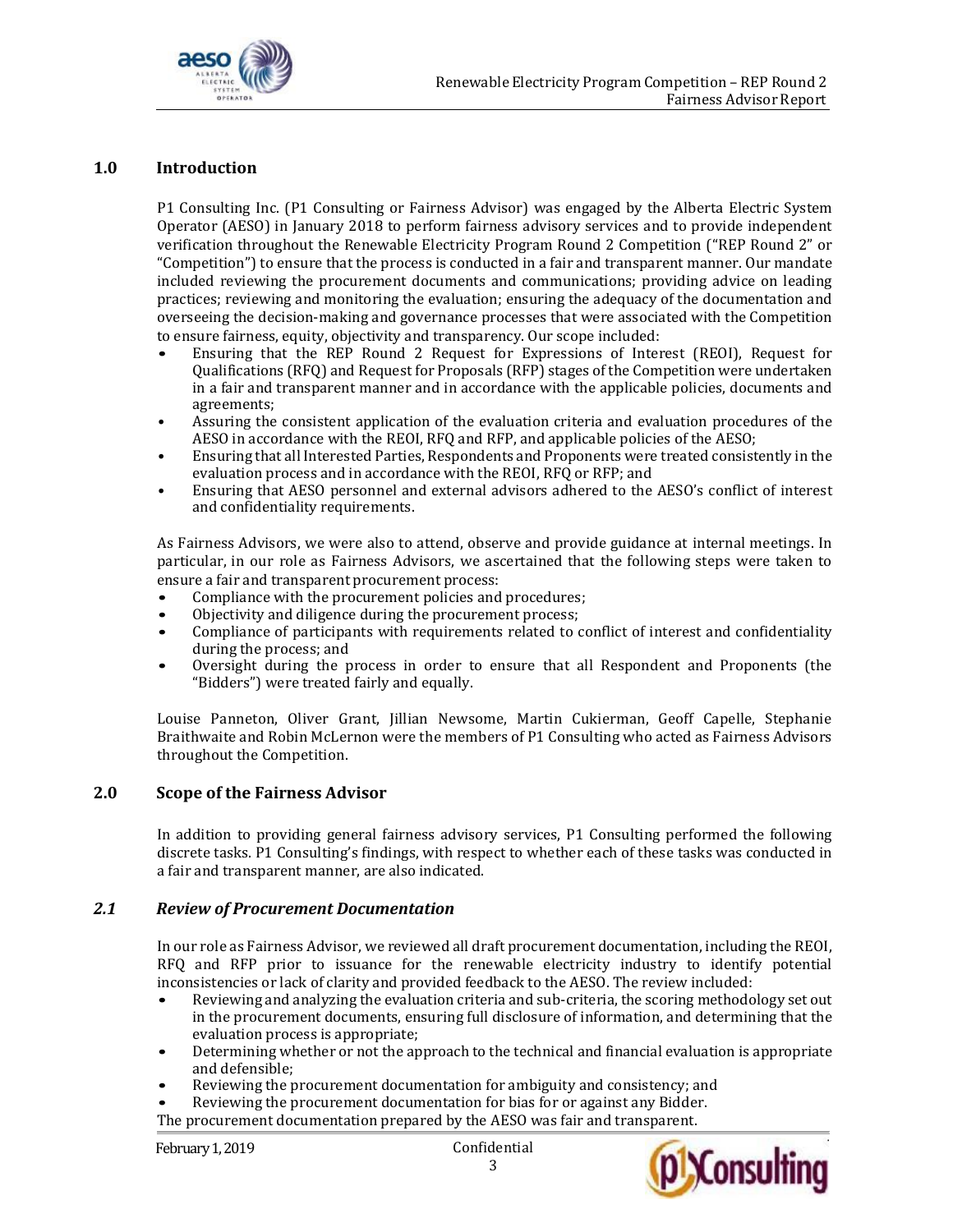

# <span id="page-3-0"></span>*2.2 Review of Communication with the Bidders*

As the Fairness Advisor, we observed all communication, including written and verbal communication, between the AESO and the Competition participants to ensure that the Bidders were treated in a consistent manner.

With respect to written communication, we were responsible for reviewing all Notices, Addenda, and Communique to ensure they were clear, unambiguous and free from bias. We reviewed all Requests for Information (RFIs), in order to confirm:

- Whether the information in the question was commercially confidential in nature, and if so, ensuring the response was fair (e.g. no general information was included in the response);
- Whether the response required a change to the procurement documentation; and
- Whether the response was clear, unambiguous and free from bias.

Additionally, we reviewed all Requests for Clarification (RFCs) to ensure that:

- No new information related to the Respondents' and Proponents' submissions was requested or received; and
- The question was clear, unambiguous and free from bias.

The communication between the AESO and the Competition participants was conducted in a fair and transparent manner.

#### <span id="page-3-1"></span>*2.3 Evaluation Process*

#### **2.3.1 Evaluation Manuals**

Prior to the commencement of the evaluation processes for both the RFQ and RFP, the AESO developed an Evaluation Manual, which documents the governance structure, methodology and approach to the evaluation process. Prior to finalizing the Evaluation Manual, we reviewed and commented on the draft documents, to ensure appropriateness, accuracy, completeness, and consistency between the methodology established in the Evaluation Manual with the requirements, evaluation criteria and methodologydescribed in the procurement documents.

#### **2.3.2 Evaluation Training**

All Evaluation Participants attended evaluation training prior to participating in the RFQ and RFP evaluation process to ensure that they understood the objectives of and the approach to the evaluation. We reviewed and contributed to the training material and attended all evaluation training sessions.

#### **2.3.3 Submission Closing**

The AESO implemented a process related to submission closings (for the RFQ and RFP Submissions) to ensure that they were conducted in a fair manner. We reviewed and approved the process and participated in the submission closings to confirm that the process was followed, and that there were no issues, from a fairness perspective.

#### **2.3.4 Evaluation Meetings**

P1 Consulting attended all internal evaluation meetings where Evaluation Panels met for consensus discussion and where Evaluation Panels presented their results through the established governance structure.

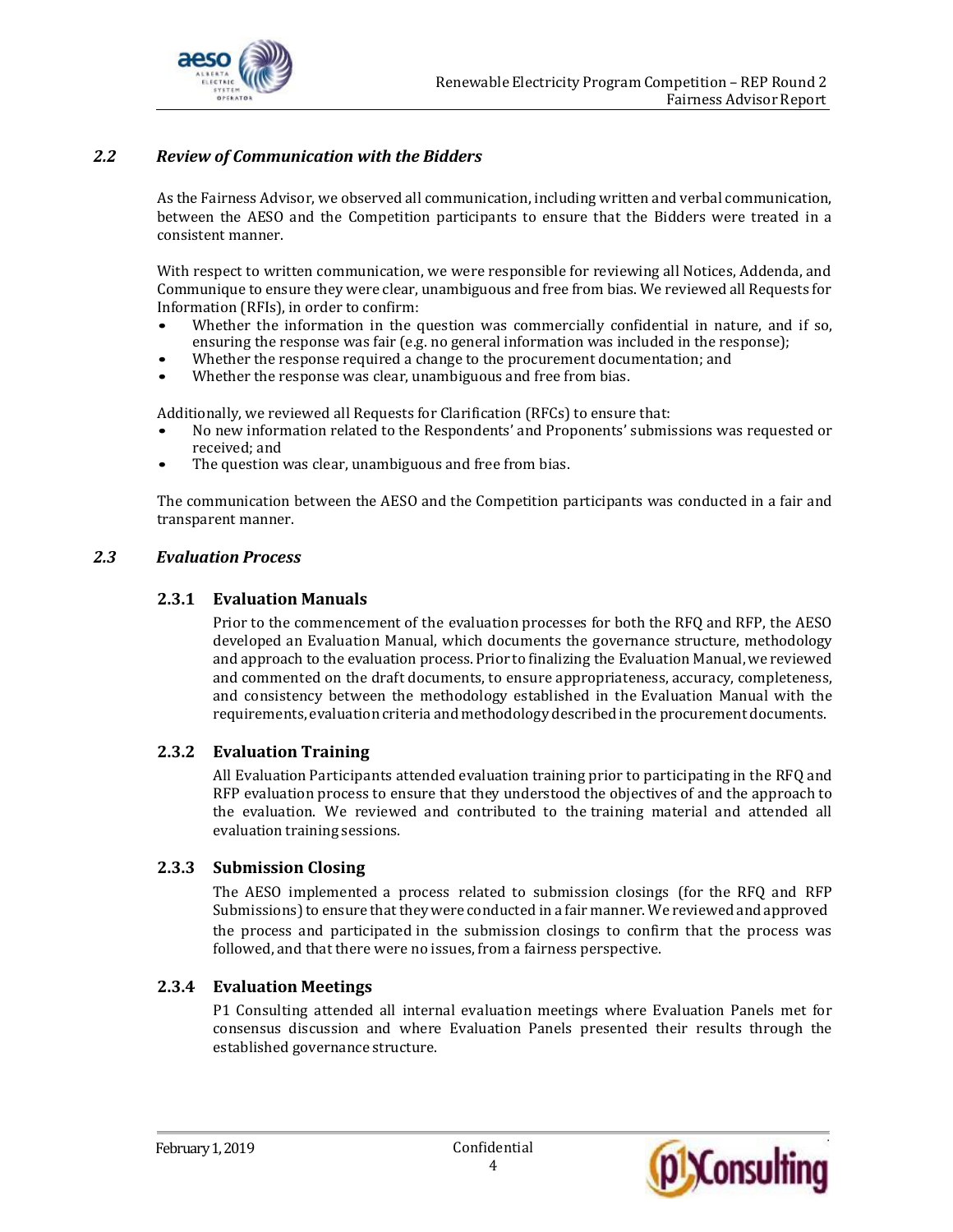

# **2.3.5 Evaluation Results**

Throughout the RFQ and RFP evaluation processes, and at the end of each process, we reviewed and validated the results to confirm that they were consistent with what we observed. The RFQ and RFP evaluation processes undertaken by the AESO were fair and transparent.

#### <span id="page-4-0"></span>*2.4 Conflicts of Interest*

A conflict of interest refers to situations in which personal, occupational or financial considerations may affect or appear to affect the objectivity or fairness of an individual. The Fairness Advisor must ensure that project participants who are involved in the Competition identify and resolve any real, perceived or potential conflict of interest.

The AESO established an Integrity, Due Diligence and Ethical Conduct Committee (IDDECC) who received, analyzed and developed a determination related to declared conflicts of interest. P1 Consulting participated in the IDDECC meetings and were satisfied that any declared conflicts were managed and there were no concerns from a fairness perspective.

#### <span id="page-4-1"></span>*2.5 Confidentiality*

The Fairness Advisor ensured that project participants who are involved in the Competition adhered to the confidentiality policies provided by the AESO. As Fairness Advisor, P1 Consulting reviewed and provided input into such policies, and ensured that the relevant project participants signed them.

During the evaluation phase, the Fairness Advisor reviewed and provided input into the development of the AESO guidelines with respect to receiving, storing, distributing and reviewing Submissions in order to protect the commercial confidentiality of the RFQ Respondents and the RFP Proponents.

The provisions related to confidentiality were maintained, and the documentation was managed in a fair manner.

#### <span id="page-4-2"></span>**3.0 Request for Expressions of Interest**

The project team from the AESO reviewed the REOI responses diligently. They responded positively to all fairness comments and questions and there were no unresolved issues.

#### <span id="page-4-3"></span>**4.0 Requestfor QualificationsProcess**

Respondents to the RFQ submitted Qualification Submissions on or before the Closing Deadline of June 21, 2018 at 15:00:00 (MDT).

The evaluation process was set up in 3 stages:

- Stage 1 Completeness Validation
- Stage 2 Pass/Fail review [independent Technical and Financial Panels], including an Initial Connection Capacity Assessment
- Stage 3 Integrity, Due Diligence and Ethical Conduct Committee (IDDECC) Review

The Fairness Advisor attended the evaluation consensus sessions held during the months of July and August, 2018 to ensure the consistency and fairness of the evaluation. P1 Consulting concluded that the evaluation was performed in a fair and transparent manner. The Fairness Advisor also attended the Panel and REP Office presentations to the IDDECC.

The Fairness Advisor reviewed the final results of the evaluation. P1 Consulting concluded that the evaluations were conducted fairly and in accordance with the RFQ.



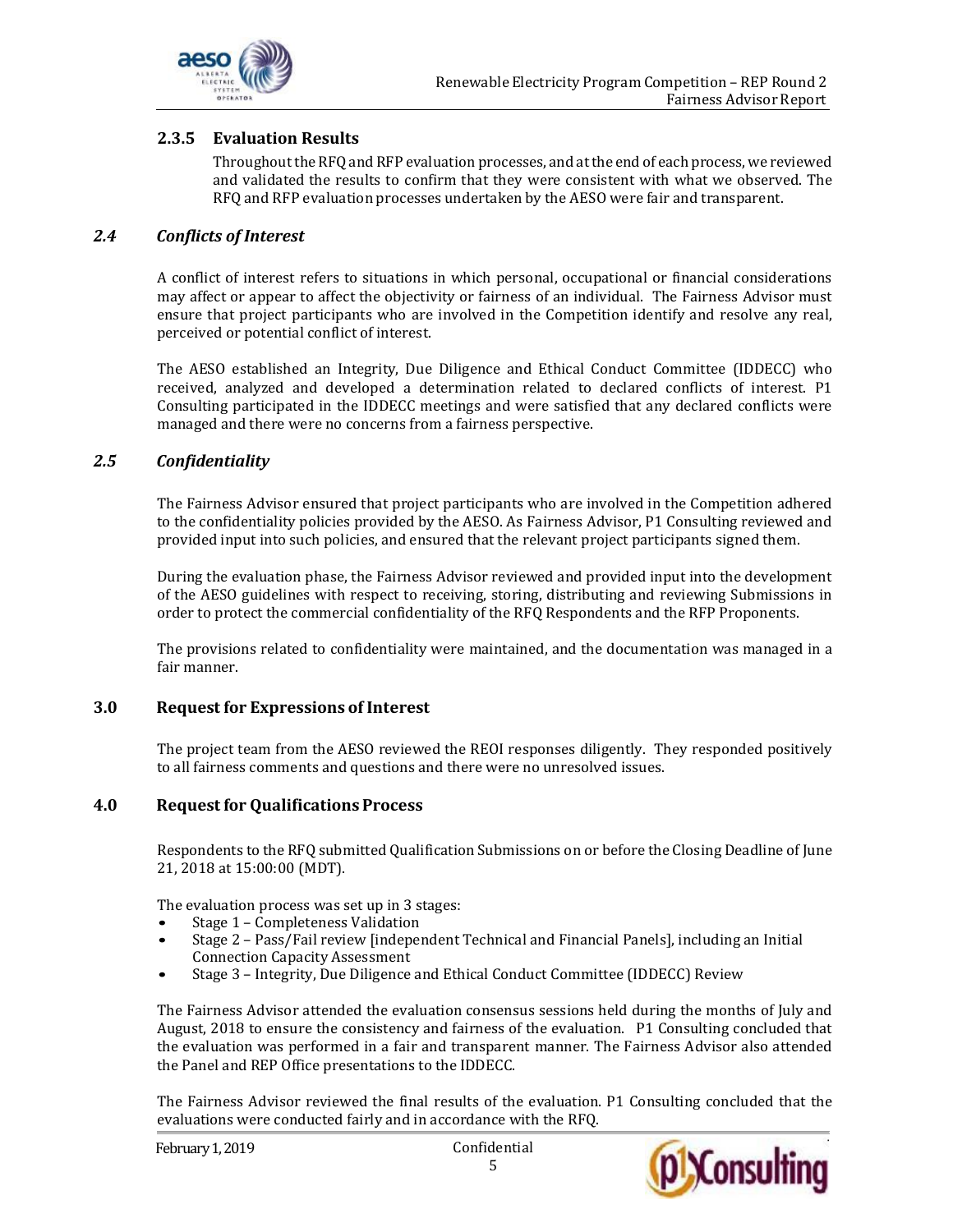

# <span id="page-5-0"></span>*4.1 Pass/Fail Assessment Process*

Where an Evaluation Panel performed a pass/fail assessment, following individual assessments, the Panels convened as a group to determine whether the Respondent Qualification Submissions met (or did not meet) the content requirements set out in the RFQ. P1 Consulting attended all Evaluation Panel pass/fail assessment meetings and reviewed the results, and confirmed that a consistent approach to the evaluation was applied and that the assessments were conducted in a fair manner.

#### <span id="page-5-1"></span>*4.2 RFQ Selection Result*

Any Respondent that had a project pass the RFQ requirements was invited to participate in the RFP process. A Respondent could receive multiple invitations in respect of separate Renewables Projects if more than one Renewables Project in their Qualification Submission met the requirements of the RFQ.

#### <span id="page-5-2"></span>*4.3 RFQ Debriefing Sessions*

The RFQ provided the opportunity for unsuccessful Respondents to request a debriefing following the conclusion of the RFQ. Sessions with the successful Respondents are to be offered following the conclusion of the RFP process, estimated to be Q1 2019. Sessions with the unsuccessful Respondents were held the weeks of October 8 and 15, 2018. The Fairness Advisor participated in all and confirmed that a consistent approach to each debriefing session was applied and thatthe sessions were conducted in a fair and transparent manner.

#### <span id="page-5-3"></span>*4.4 Observations of the RFQ Process*

The project team from the AESO, the Evaluation Panel Members, the Evaluation Panel Chairs, and the IDDECC undertook their respective roles diligently. They responded positively to all fairness comments and questions and there were no unresolved issues.

#### <span id="page-5-4"></span>**5.0 Request for Proposals Process**

Respondents to the RFP submitted RFP Submissions on or before the Closing Deadline of October 23, 2018 at 15:00:00 (MDT).

The evaluation process was set up in 3 stages:

- Stage 1 Completeness Validation
- Stage 2 Pass/Fail review [independent Financial Panel if applicable]
- Stage 3 Integrity, Due Diligence and Ethical Conduct Committee (IDDECC) Review

The Fairness Advisor monitored the evaluation to ensure the consistency and fairness ofthe evaluation. P1 Consulting concluded that the evaluation was performed in a fair and transparent manner. The Fairness Advisor also attended the Panel presentations to the IDDECC during Stage 3.

The Fairness Advisor reviewed the final results of the evaluation. P1 Consulting concluded that the evaluations were conducted fairly and in accordance with the RFP.

# <span id="page-5-5"></span>*5.1 REP Round 2 Results*

#### **5.1.1 Selection Process**

AESO established a selection process prior to receipt of submissions in order to maintain the confidentiality of proposals between REP Round 2 and REP Round 3 and to ensure that the selection